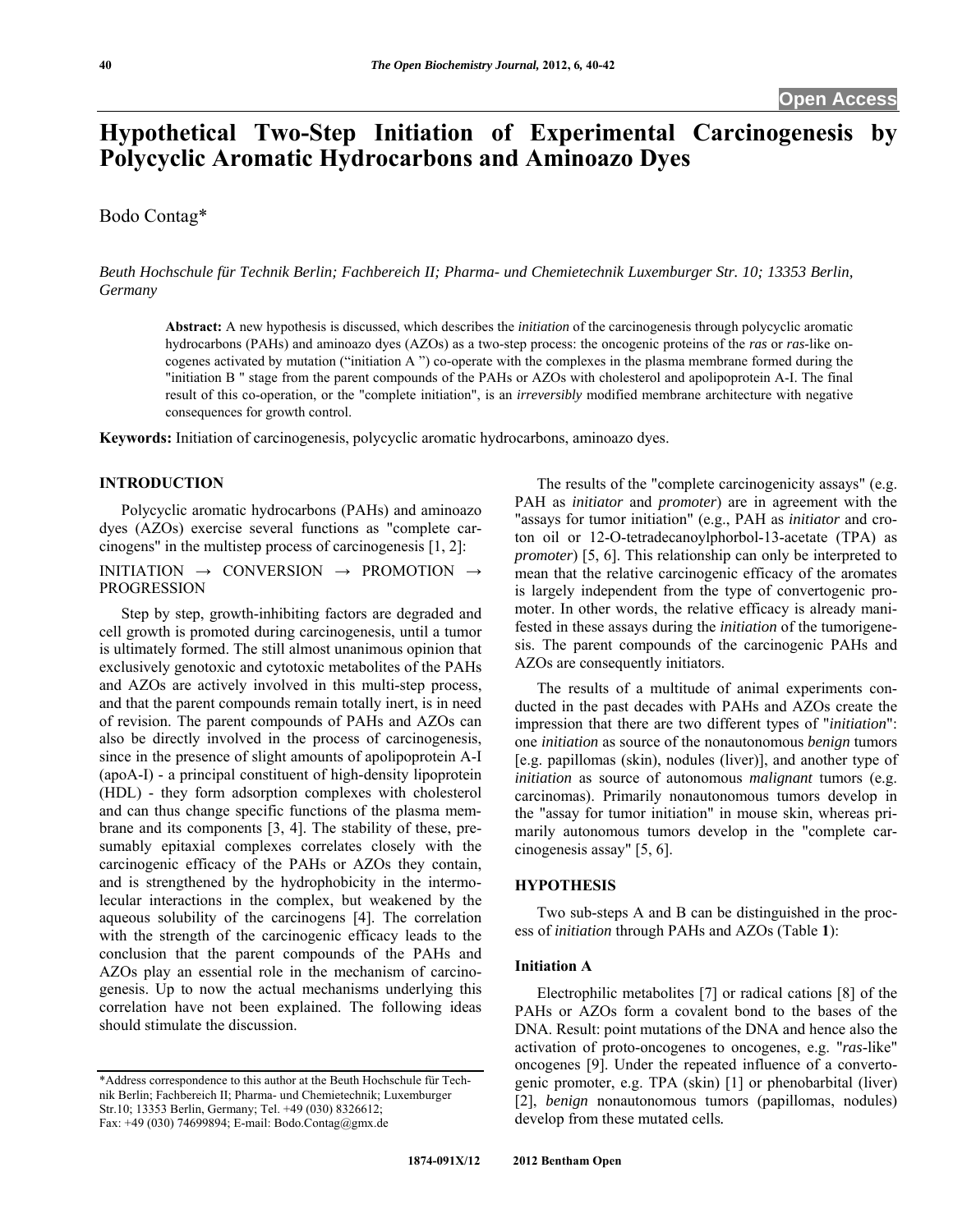#### **Initiation B**

 Molecules of the parent compounds of PAHs and AZOs can form hydrophobic complexes with apoA-I and cholesterol in the plasma membrane and thus change the membrane architecture [3, 4]. Such induced changes in membrane fluidity or microviscosity could modulate the distribution and activity of membrane proteins (e.g. receptors) which are critical to the regulation of cellular proliferation. The formation of complexes in the plasma membrane is only a *reversible* event, however, and on its own presumably without longterm effect. In contrast, a fully new situation arises when *initiation A* co-operates with *initiation B* at the plasma membrane (see below).

#### **Hypothetical Co-operation:** *Initiation A + Initiation B*

 The formation of the complexes (*initiation B*) presumably also has *irreversible* consequences if oncogenes are activated in the same cell and whose products (oncogenic proteins) are active at the same location of the plasma membrane where the complexes are found. The oncogenic proteins can presumably stabilize the resulting changes in architecture during the *initiation B* process by binding to or reacting with essential components. Autonomous tumors ultimately develop under the repeated influence of a suitable promoter from these preneoplastic cells arising from a cooperation of *initiation A* with *initiation B* (Table **1**).

# **DISCUSSION**

 The assumption that activated oncogenes (here *initiation A*) exclusively initiate *benign* nonautonomous tumors when on their own is not a new idea. Boukamp *et al*. [10] published an equivalent hypothesis, also supported by results obtained after transfection and infection studies in mouse keratinocytes *in vitro* and *in vivo* [11, 12]. What is new here, however, is the hypothesis that another step is required for the *"complete initiation"* by PAHs and AZOs, brought into action by the parent compounds of PAHs or AZOs and resulting in a changed architecture and function of the plasma membrane. Perhaps the co-operation of *initiation A* with *initiation B* with respect to their consequences is comparable to the longer known co-operation of *ras* or *"ras*-like*"* oncogenes with *myc* or "*myc*-like" oncogenes in an *in vitro* culture: "*myc* enables *ras* transformants to ignore or override the inhibitory influences of normal neighboring cells" [9].

 Possible initiators of an *initiation B* and its relative effectiveness can be determined in simple *in vitro* short-term tests for PAHs and AZOs [4]. Up to now the tests have shown that all PAHs and AZOs with carcinogenic effect - without exception  $(!)$  – can be initiators of class B, with a relative effectiveness which correlates with their carcinogenic potency. Furthermore, there are a few PAHs with false positive test results, such as for instance 3,9-dimethylbenz[a] anthracene, triphenylene and perylene [4]. These three noncarcinogenic PAHs are relatively strong complexing agents with cholesterol and apoA-I. Therefore according to the hypothesis presented here, one could expect them to be strong initiators of class B. In an "assay for tumor initiation" (e.g. DMBA + TPA) they should be able to raise the number of the autonomous tumors at the expense of the nonautonomous tumors. The fact that this property of the respective compounds has not yet been detected can probably be explained by the fact that they are already completely inactive as initiators of class A in a usual carcinogenicity assay, and thus a collaboration of *initiation B* with *initiation A* is impossible under these conditions.

 Theoretically, only one single PAH or AZO molecule is required for "initiation A" , i.e. for the mutation of a protooncogene. In contrast, it is certain that a larger number of molecules is necessary for "initiation B", i.e. for the formation of crystalline complexes with cholesterol. This means

**Table 1. Hypothetical Two-step Model of "***Initiation"* **in the Process of Experimental Carcinogenesis by PAHs (skin) and AZOs (Liver)** 

| Step 1                                                                                                                     | Step 2              | Step 3             | Step 4           | <b>Result</b>                                                 |                      |
|----------------------------------------------------------------------------------------------------------------------------|---------------------|--------------------|------------------|---------------------------------------------------------------|----------------------|
|                                                                                                                            | <b>INITIATION B</b> | <b>CONVERSION</b>  | <b>PROMOTION</b> | No Tumors                                                     |                      |
| <b>INITIATION A</b>                                                                                                        |                     | <b>CONVERSION</b>  | <b>PROMOTION</b> | Nonautonomous Tumors:<br>Papillomas (skin)<br>Nodules (liver) | Regression           |
| <b>INITIATION A</b>                                                                                                        | <b>INITIATION B</b> | <b>CONVERSION</b>  | <b>PROMOTION</b> | Persistent Tumors                                             | Progression          |
|                                                                                                                            |                     |                    |                  |                                                               | $\rightarrow$ CANCER |
| Complete Initiation                                                                                                        |                     | Complete Promotion |                  |                                                               |                      |
| INITIATION A: Point mutations by "ultimate carcinogens" and hence also the activation of proto-oncogenes to oncogenes [9]. |                     |                    |                  |                                                               |                      |
| Result: Among other things, the activation of oncogenes whose products are active at the plasma membrane.                  |                     |                    |                  |                                                               |                      |
| INITIATION B: Formation of PAH/cholesterol/apoA-I - or AZO/cholesterol/apoA-I complexes in the plasma membrane [3, 4].     |                     |                    |                  |                                                               |                      |
| Result: Reversible changes in the membrane architecture and its functions.                                                 |                     |                    |                  |                                                               |                      |
| Hypothesis: INITIATION A can co-operate with INITIATION B at the plasma membrane. See text.                                |                     |                    |                  |                                                               |                      |
| Result: An irreversibly modified membrane architecture with negative consequences for growth control.                      |                     |                    |                  |                                                               |                      |
| CONVERSION and PROMOTION see: Marks and Fürstenberger [1]; Schwarz [2].                                                    |                     |                    |                  |                                                               |                      |